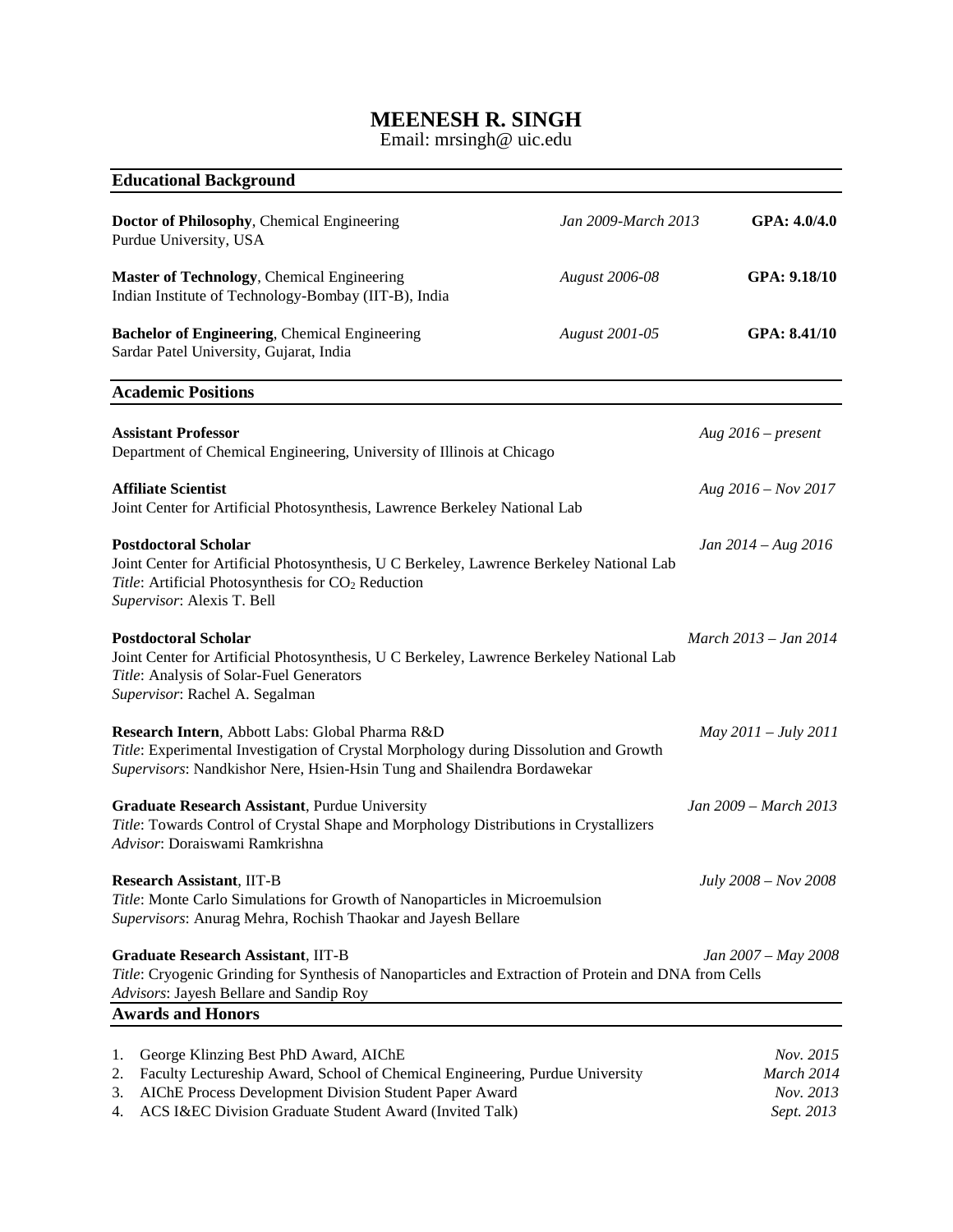| 5. | Outstanding Graduate Student Research Award, College of Engineering, Purdue University                                                        | <b>March 2013</b>     |
|----|-----------------------------------------------------------------------------------------------------------------------------------------------|-----------------------|
| 6. | AIChE Separation Division Graduate Student Research Award                                                                                     | <i>Oct</i> 2012       |
| 7. | McDonnell Douglas Fellowship                                                                                                                  | <b>Fall 2012</b>      |
| 8. | Eastman Travel Grant                                                                                                                          | <i>Oct</i> 2012       |
| 9. | Shreve Travel Award                                                                                                                           | <i>Oct</i> 2011       |
|    | 10. 2 <sup>nd</sup> Place Presentation Award in Computational Science and Engineering Student Conference,<br><b>SIAM</b> at Purdue University | <i>April</i> 2013     |
|    | 11. 1 <sup>st</sup> Place Presentation in 19 <sup>th</sup> Annual Chemical Engineering Graduate Research<br>Symposium, Purdue University      | Aug 2010              |
|    | 12. Ministry of Human Resource Development (MHRD) Scholarship, IIT-B                                                                          | Aug $2006 - May 2008$ |

# **Journal Publications**

# **From IIT Bombay**

1. **Meenesh R. Singh,** Sandip Roy and Jayesh R. Bellare, "Influence of Cryogenic Grinding on Release of Protein and DNA from *Saccharomyces cerevisiae*," International Journal of Food Engineering, 5 (1), 9, 2009.

## **From Purdue University**

- 2. Jayanta Chakraborty, **Meenesh R. Singh**, Doraiswami Ramkrishna, Christian Borchert and Kai Sundmacher, "Modeling of Crystal Morphology Distributions. Towards Crystals With Preferred Asymmetry," Chemical Engineering Science (Pharmaceutical Engineering Science- A Key for Tomorrow's Drugs), 65 (21), 5676-5686, 2010.
- 3. **Meenesh R. Singh**, Jayanta Chakraborty, Nandkishor Nere, Hsien-Hsin Tung, Shailendra Bordawekar and Doraiswami Ramkrishna, "Image-Analysis-Based Method for Measurement of 3D Crystal Morphology and Polymorph Identification using Confocal Microscopy," Crystal Growth & Design, 12 (7), 3735-3748, 2012.
- 4. **Meenesh R. Singh**, Parul Verma, Hsien-Hsin Tung, Shailendra Bordawekar and Doraiswami Ramkrishna, "Screening Crystal Morphologies from Crystal Structure," Crystal Growth & Design*,* 13 (4), 1390-1396, 2013.
- 5. **Meenesh R. Singh** and Doraiswami Ramkrishna, "A Comprehensive Approach to Predicting Crystal Morphology Distributions with Population Balances," Crystal Growth & Design*,* 13 (4), 1397 – 1411, 2013*.*
- 6. **Meenesh R. Singh** and Doraiswami Ramkrishna, "Dispersions in Crystal Nucleation and Growth Rates: Implications of Fluctuation in Supersaturation," Chemical Engineering Science, 107 (7), 102-113, 2014.
- 7. Doraiswami Ramkrishna and **Meenesh R. Singh**, "Population Balance Modeling. Current Status and Future Prospects," Annual Review of Chemical and Biomolecular Engineering, 5 (1), 123-146, 2014. **(Invited Review)**
- 8. **Meenesh R. Singh,** Nandkishor Nere, Hsien-Hsin Tung, Samrat Mukherjee, Shailendra Bordawekar, and Doraiswami Ramkrishna, "Measurement of Polar Plots of Crystal Dissolution Rates using Hot-Stage Microscopy. Some Further Insights into Dissolution Morphologies," Crystal Growth & Design, 14 (11), 5647 – 5661, 2014.

### **From JCAP and LBNL**

- 9. **Meenesh R. Singh,** John C. Stevens, and Adam Z. Weber, "Design of Membrane-Encapsulated Wireless Photoelectrochemical Cells for Hydrogen Production", Journal of The Electrochemical Society, 161 (8), E3283- E3296, 2014.
- 10. Jian Jin, Karl Walczak, **Meenesh R. Singh**, Chris Karp, Nathan S. Lewis, and Chengxiang Xiang, "Experimental and Modeling/Simulation Evaluation of the Efficiency and Operational Performance of an Integrated, Membrane-Free, neutral pH Solar-Driven Water-Splitting System," Energy & Environmental Science, 7 (10), 3371-3380, 2014.
- 11. Christopher M. Evans, **Meenesh R. Singh**, Nathaniel A. Lynd, and Rachel A. Segalman, "Improving the Gas Barrier Properties of Nafion via Thermal Annealing: Evidence for Diffusion through Hydrophilic Channels and Matrix," Macromolecules, 48 (10), 3303-3309, 2015.
- 12. **Meenesh R. Singh**, Ezra L. Clark, and Alexis T. Bell, "Effects of Electrolyte, Catalyst, and Membrane Composition and Operating Conditions on the Performance of Solar-Driven Electrochemical Reduction of Carbon Dioxide," Physical Chemistry Chemical Physics, 17, 18924-18936, 2015 **(Cover Page)**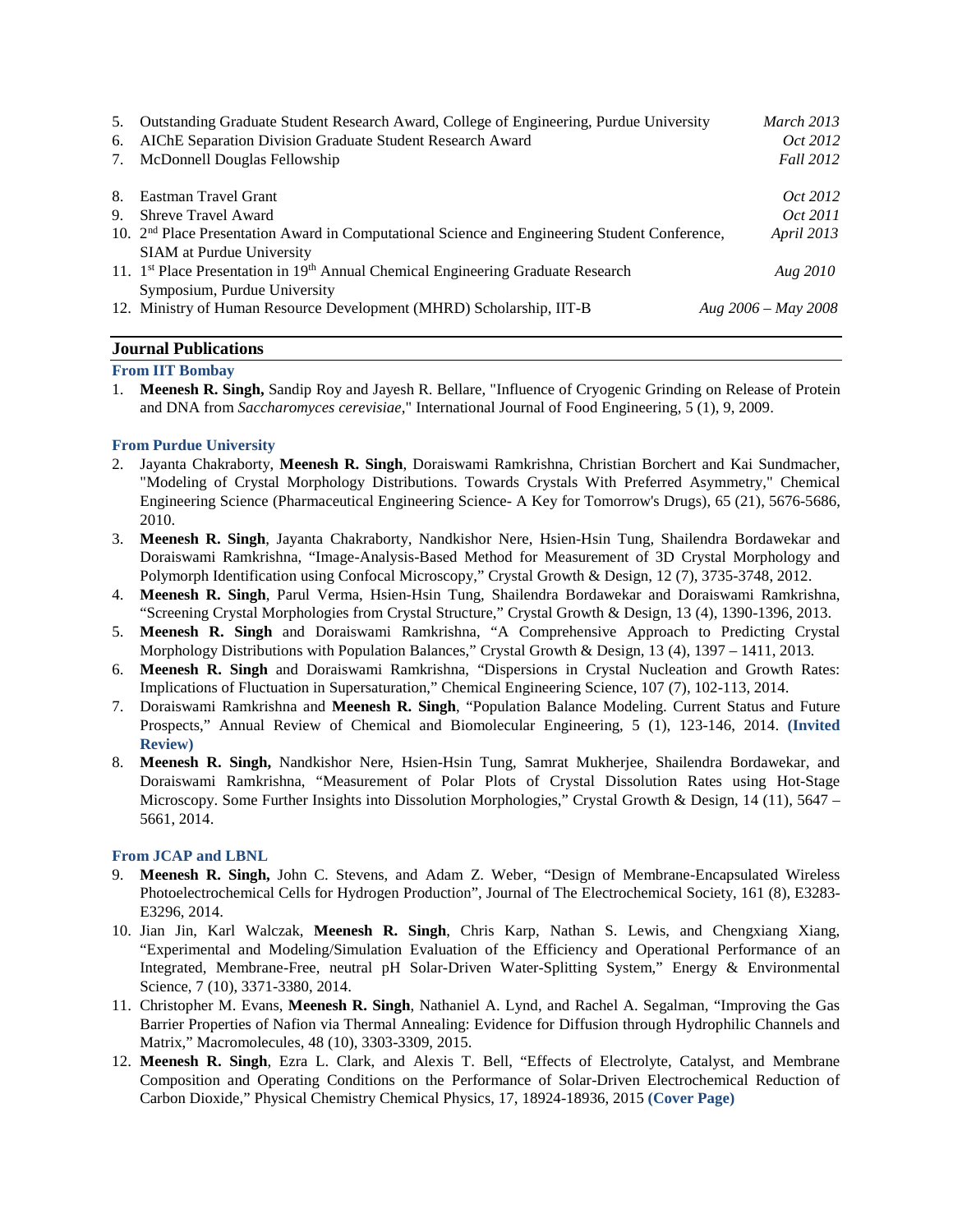- 13. **Meenesh R. Singh**, Kimberly Papadantonakis, Chengxiang Xiang, and Nathan S. Lewis, "An Electrochemical Engineering Assessment of the Operational Conditions and Constraints for Solar-Driven Water-Splitting Systems at Near-Neutral pH," Energy & Environmental Science, 8, 2760-2767, 2015
- 14. Ezra L. Clark, **Meenesh R. Singh**, Youngkook Kwon, and Alexis T. Bell, "Differential Electrochemical Mass Spectrometer Cell Design for Online Quantification of the Products Produced during Electrochemical Reduction of CO2," Analytical Chemistry, 87 (15), 8013-8020, 2015
- 15. **Meenesh R. Singh**, Ezra L. Clark, and Alexis T. Bell, "Thermodynamic and Achievable Efficiencies for Solar-Driven Electrochemical Reduction of Carbon Dioxide to Transportation Fuels," Proceedings of the National Academy of Sciences, 112 (45), E6111-E6118, 2015. **(http://spectrum.ieee.org/energywise/greentech/solar/maximum-potential-for-turning-co2-into-fuel-using-solar-energy)**
- 16. **Meenesh R. Singh**, and Alexis T. Bell, "Design of an Artificial Photosynthetic System for Production of Alcohols in High Concentration from CO<sub>2</sub>," Energy & Environmental Science, 9, 193-199, 2016. **(http://www.rsc.org/chemistryworld/2015/12/artificial-photosynthesis-ethanol-carbon-dioxide-fuelproduction)**
- 17. Harri Ali-Loytty, Mary W. Louie, **Meenesh R. Singh**, Lin Li, Hernan G. Sanchez Casalongue, Hirohito Ogasawara, Ethan J. Crumlin, Zhi Liu, Alexis T. Bell, Anders Nilsson, and Daniel Friebel, "Ambient-Pressure XPS Study of a Ni-Fe Electrocatalyst for the Oxygen Evolution Reaction," The Journal of Physical Chemistry C, 120 (4), 2247-2253, 2016
- 18. Chengxiang Xiang, Adam Z. Weber, Shane Ardo, Alan D. Berger, YiKai Chen, Robert Coridan, Katherine T. Fountaine, Sophia Haussener, Shu Hu, Rui Liu, Nathan S. Lewis, Miguel A. Modestino, Matthew M. Shaner, **Meenesh R. Singh**, John C. Stevens, Ke Sun, Karl Walczak, "Modeling, Simulation and Implementation of Solar-Driven Water-Splitting Devices," Angewandte Chemie International Edition, 55, 2 -17, 2016 **(Invited Review)**
- 19. Peter Lobaccaro, **Meenesh R. Singh**, Ezra L. Clark, Youngkook Kwon, Alexis T. Bell, and Joel W. Ager III, "Effects of Temperature and Gas-Liquid Mass Transfer on the Operation of Small Electrochemical Cells for the Quantitative Evaluation of CO2 Reduction Electrocatalysts," Physical Chemistry Chemical Physics, 18 (38), 26777 - 26785, 2016

### **From UIC**

- 20. **Meenesh R. Singh**, Youngkook Kwon, Yanwei Lum, Joel W. Ager III, and Alexis T. Bell, "Hydrolysis of Electrolyte Cations Enhances the Electrochemical Reduction of  $CO<sub>2</sub>$  over Ag and Cu," Journal of The American Chemical Society, 138 (39), 13006 – 13012, 2016
- 21. **Meenesh R. Singh**, Chengxiang Xiang, and Nathan S. Lewis, "Evaluation of Flow Schemes for Near-Neutral Electrolytes in Solar-Fuels Generators," Sustainable Energy & Fuels, 1 (3), 458 - 466. **(Cover Page, 2017 Sustainable Fuels & Energy HOT Articles)**
- 22. **Meenesh R. Singh**, Jason D. Goodpaster, Adam Z. Weber, Martin Head-Gordon, and Alexis T. Bell, "Mechanistic Insights into Electrochemical Reduction of  $CO<sub>2</sub>$  over Ag using DFT and Transport Models," Proceedings of the National Academy of Sciences, 114 (42), E8812-E8821, 2017. **(News Coverage – R&D Mag, UIC Today, Science Daily, NewsWise, Phys.Org, and EurekaAlert!)**
- 23. Abhay Sane, Kevin Tangen, David Frim, **Meenesh R. Singh**, and Andreas Linninger, "Cellular Obstruction Clearance in Proximal Ventricular Catheters using Low-Voltage Joule Heating," Transactions on Biomedical Engineering, 2017

### **Manuscripts to be Submitted**

- 24. Linh-Thao T. Chung, **Meenesh R. Singh**, and Alexis T. Bell, "ECO2R Simulator: A Web Application to Simulate Electrochemical Cells for Reduction of CO<sub>2</sub>," to be submitted to International Journal of *Electrochemistry*
- 25. **Meenesh R. Singh**, "Graphical and Analytical Analysis of the Performance of Electrochemical Cells for Reduction of CO2," *to be submitted*
- 26. Youngkook Kwon, **Meenesh R. Singh**, Francesca M. Toma, and Alexis T. Bell, "Role of Amine Grafted Carbon Nanotubes for Electrochemical CO2 Reduction on Copper Nanoparticles," *to be submitted*

### **Manuscripts under Preparation**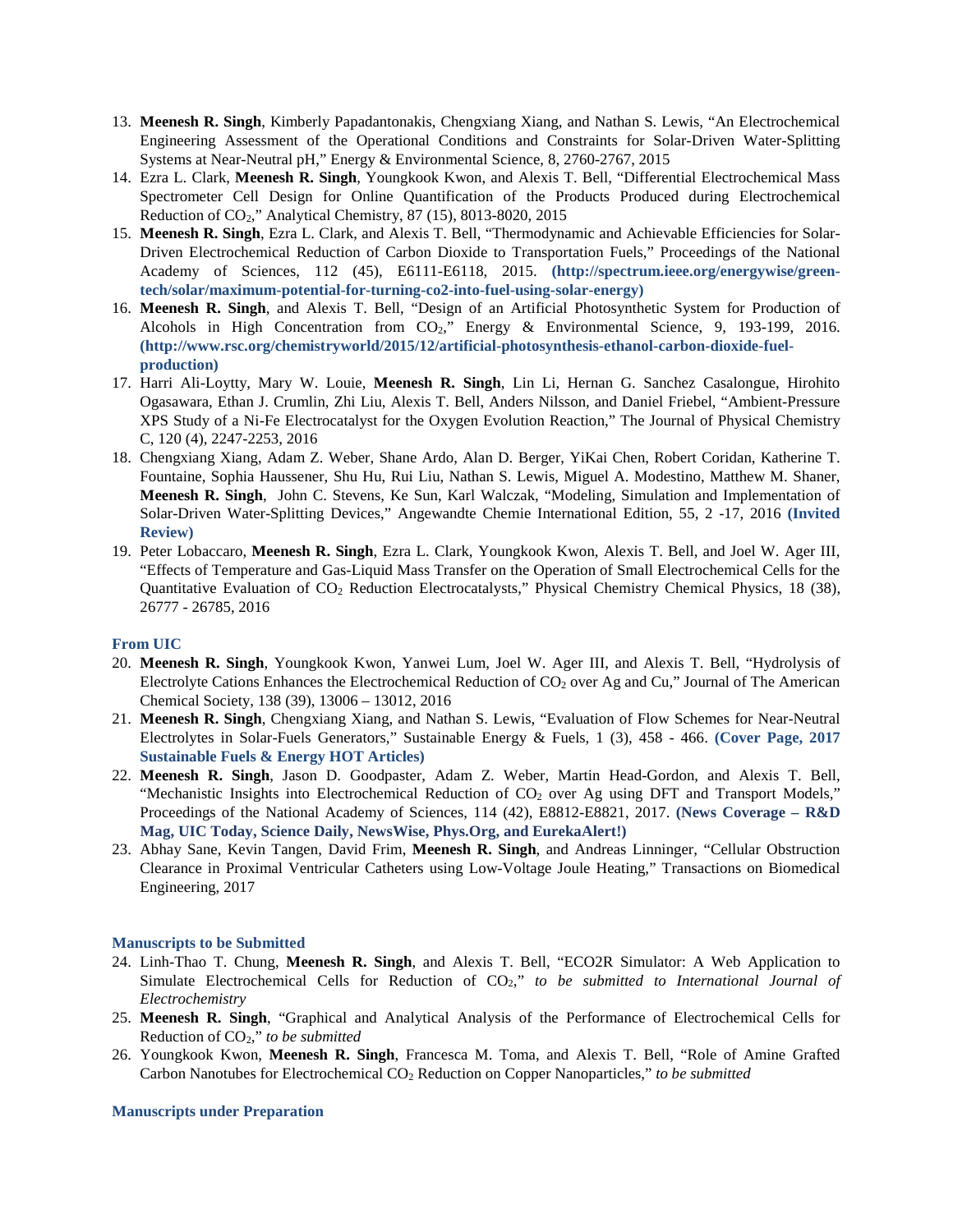- 27. **Meenesh R. Singh**, "Aqueous versus Gaseous Phase Electrochemical Reduction of Carbon Dioxide," *in preparation*
- 28. **Meenesh R. Singh**, "Direct Capture of Carbon Dioxide from Air using Water-driven Facilitated Transport," *in preparation*
- 29. **Meenesh R. Singh,** Hsien-Hsin Tung, Shailendra Bordawekar and Doraiswami Ramkrishna, "Morphology Control through Cycles of Milling, Dissolution, and Growth," *in preparation*
- 30. **Meenesh R. Singh**, "Mean-field Kinetic Theory of Self-Assembly of Rigid Molecules. Towards Kinetic Prediction of Polymorphs," *in preparation*

### **Conference Proceedings**

- 1. Jayanta Chakraborty\*, **Meenesh Singh** and Doraiswami Ramkrishna, "Population Balance Modeling of Faceted Asymmetric Crystals", International Symposium on Chemical Reaction Engineering (ISCRE 2010), Pennsylvania, June 13-16, 2010.
- 2. Jayanta Chakraborty, **Meenesh R. Singh**\* and Doraiswami Ramkrishna, "Morphological population balance modeling of faceted crystals with large number of faces: the division of internal coordinate space into dynamic and invariant coordinates", 4th International Conference on Population Balance Modeling, Berlin, Germany, September 15-17, 2010.
- 3. **Meenesh R. Singh**\*, Jayanta Chakraborty and Doraiswami Ramkrishna, "Population Balance Modeling of Morphology Distributions of Asymmetric Crystals," Paper # 141g, AIChE Annual Meeting, Salt Lake City, Utah, November 7-12, 2010.
- 4. **Meenesh R. Singh**\*, Jayanta Chakraborty, Doraiswami Ramkrishna, Stephan X. M. Boerichter, Christian Borchert and Kai Sundmacher, "Morphological Measurements of Faceted Crystals Using Image Analysis," Paper #668c, AIChE Annual Meeting, Salt Lake City, Utah, November 7-12, 2010.
- 5. **Meenesh R. Singh** and Doraiswami Ramkrishna\*, "Towards Control of Crystal Shape. Crystallization and Dissolution", Keynote Lecture, 18<sup>th</sup> International Symposium on Industrial Crystallization (ISIC 18), ETH Zurich, Switzerland, September 13-16, 2011.
- 6. **Meenesh R. Singh\***, Christian Borchert, Kai Sundmacher and Doraiswami Ramkrishna, "Modeling of Morphology Transformations in Crystalline Materials: A Generalized Framework", Paper #20c, AIChE Annual meeting, Minneapolis, Minnesota, October 16-21, 2011.
- 7. **Meenesh R. Singh\***, Stephan X. M. Boerrigter, Christian Borchert, Kai Sundmacher and Doraiswami Ramkrishna, "Experimental Investigation of Crystal Shape Evolution During Growth and Dissolution", Paper #548d, AIChE Annual meeting, Minneapolis, Minnesota, October 16-21, 2011.
- 8. **Meenesh R. Singh\*** and Doraiswami Ramkrishna, "On Predicting Nuclei Shape Distribution," AIChE Annual meeting, Pittsburgh, Pennsylvania, October 28th – November 2nd 2012
- 9. **Meenesh R. Singh\*** and Doraiswami Ramkrishna, "The Morphological-Population Balance Model (M-PBM) Generator. Application to Additives Controlled Crystallization of KAP," AIChE Annual meeting, Pittsburgh, Pennsylvania, October 28th – November 2nd 2012
- 10. **Meenesh R. Singh,** "Computational Screening of Crystal Morphologies from Crystal Structure," Computational Science and Engineering Student Conference, SIAM, Purdue University, April 5th, 2013
- 11. **Meenesh R. Singh,** Conor D. Parks\* and Doraiswami Ramkrishna, "A Kinetic Approach towards Polymorph Prediction. Identifying Nucleation Kernels Specific to a Polymorph," 5<sup>th</sup> International Conference on Population Balance Modelling, Bangalore, India, September 11 – 13, 2013
- 12. **Meenesh R. Singh**, Conor Parks\*, Hsien-Hsin Tung, Shailendra Bordawekar and Doraiswami Ramkrishna, "Polymorph Prediction: A Kinetic Approach," AIChE Annual meeting, San Francisco, California, November  $3<sup>rd</sup>$  – November  $8<sup>th</sup>$  2013
- 13. **Meenesh R. Singh\***, Hsien-Hsin Tung, Shailendra Bordawekar and Doraiswami Ramkrishna, "Morphology Control through Cycles of Particle Breakage, Dissolution and Growth," AIChE Annual meeting, San Francisco, California, November  $3<sup>rd</sup>$  – November  $8<sup>th</sup>$  2013
- 14. **Meenesh R. Singh** and Doraiswami Ramkrishna, "Predicting dispersions in Crystallization Process," AIChE Annual meeting, San Francisco, California, November  $3<sup>rd</sup>$  – November  $8<sup>th</sup>$  2013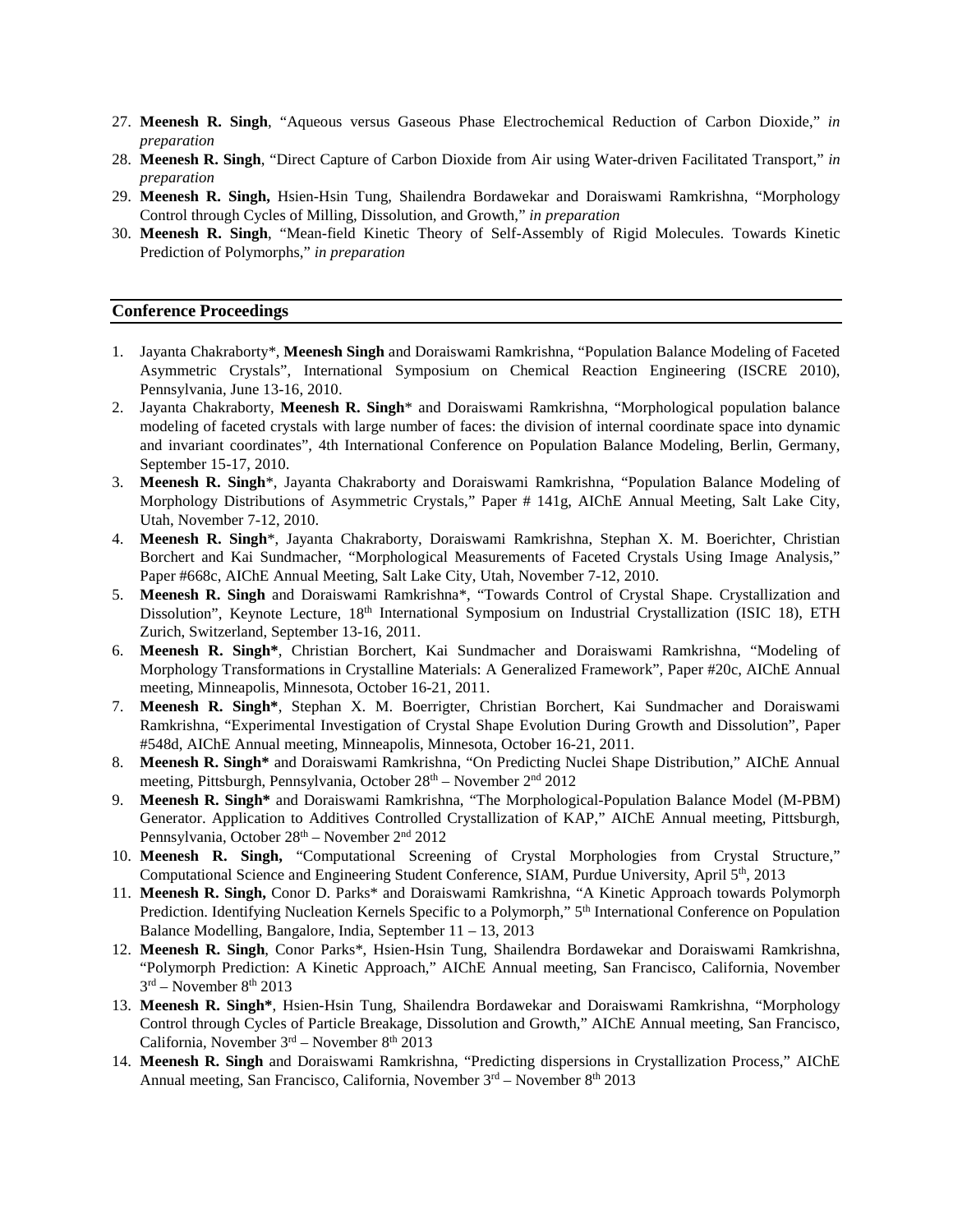- 15. **Meenesh R. Singh**\*, John C. Stevens, and Adam Z. Weber, "Membrane-Encapsulated Solar Fuel Generators," AIChE Annual meeting, Atlanta, Georgia, November  $16<sup>th</sup>$  – November  $21<sup>st</sup>$  2014
- 16. **Meenesh R. Singh**\*, and Doraiswami Ramkrishna, "Identification of Polar Plots of Crystal Dissolution Rates using Hot-Stage Microscopy," AIChE Annual meeting, Atlanta, Georgia, November 16<sup>th</sup> – November 21<sup>st</sup> 2014
- 17. **Meenesh R. Singh**\*, Christopher M. Evans, Chengxiang Xiang, Rachel A. Segalman, and Nathan S. Lewis, "Solar Fuel Generation at Near-Neutral pH Conditions: Operational Advantages and Disadvantages," AIChE Annual meeting, Atlanta, Georgia, November  $16<sup>th</sup>$  – November  $21<sup>st</sup> 2014$
- 18. Daniel J. Miller\*, **Meenesh R. Singh**, Siwei Liang, Rachel A. Segalman, and Nathaniel A. Lynd, "Polymeric Moisture Swing Membranes for Carbon Dioxide Capture from Gas Mixtures," AIChE Annual meeting, Atlanta, Georgia, November  $16<sup>th</sup>$  – November  $21<sup>st</sup> 2014$
- 19. Siwei Liang\*, **Meenesh R. Singh**, Daniel J. Miller, and Nathaniel A. Lynd, "Synthesis of Anion-Exchange Membranes for Applications in Artificial Photosynthesis and CO2 Capture," AIChE Annual meeting, Atlanta, Georgia, November  $16<sup>th</sup>$  – November  $21<sup>st</sup> 2014$
- 20. Christopher M. Evans\*, **Meenesh R. Singh**, Gabriel Sanoja, Miguel A. Modestino, Yanika Schneider, Nathaniel A. Lynd, and Rachel A. Segalman, "Ionic Conductivity and Gas Permeability of Polymerized Ionic Liquid Block Copolymer Membranes for Energy Applications," AIChE Annual meeting, Atlanta, Georgia, November  $16<sup>th</sup>$  – November  $21<sup>st</sup>$  2014
- 21. Ezra L. Clark\*, **Meenesh R. Singh**, Youngkook Kwon, and Alexis T. Bell, "Design of an Electrochemical Cell for Investigating the CO<sub>2</sub> Reduction Reaction via Differential Electrochemical Mass Spectrometry," AIChE Annual meeting, Atlanta, Georgia, November  $16<sup>th</sup>$  – November  $21<sup>st</sup> 2014$
- 22. **Meenesh R. Singh\***, "Materials and Systems Design for Healthcare and Energy Applications," ," AIChE Annual meeting, Atlanta, Georgia, November  $16<sup>th</sup>$  – November  $21<sup>st</sup> 2014$
- 23. Doraiswami Ramkrishna\*, **Meenesh R. Singh**, "Population Balances: Applications Ever on the Increase," 64th Canadian Chemical Engineering Conference, Niagara Falls, New York, October 19th - October 22nd 2014
- 24. Chengxiang Xiang\*, Yikai Chen, Karl Walczak, **Meenesh R. Singh**, Adam Z. Weber, Jian Jin, and Nathan S. Lewis, "Modeling/Simulation and Prototyping Development of Solar-Hydrogen Generators," 227<sup>th</sup> ECS Meeting, Chicago, Illinois, May  $24<sup>th</sup> -$  May  $28<sup>th</sup>$   $2015$
- 25. John Stevens, Chengxiang Xiang, **Meenesh R. Singh**, Yikai Chen, and Adam Z. Weber\*, "Mathematical Modeling of Solar-Fuel Generators,"  $228<sup>th</sup> ECS$  Meeting, Phoenix, Arizona, October  $11<sup>th</sup> - 16<sup>th</sup> 2015$
- 26. **Meenesh R. Singh**\*, Ezra L. Clark, and Alexis T. Bell, "Solar-driven Electrochemical Reduction of Carbon Dioxide: Materials Selection, Operating Conditions, and Cell Design," AIChE Annual meeting, Salt Lake City, Utah, November  $8<sup>th</sup> - 13<sup>th</sup>$ , 2015
- 27. **Meenesh R. Singh**\*, and Alexis T. Bell, "Thermodynamic and Practical Efficiencies of Solar-driven Electrochemical Conversion of Water and Carbon Dioxide to Transportation Fuels," AIChE Annual meeting, Salt Lake City, Utah, November  $8<sup>th</sup> - 13<sup>th</sup>$ , 2015
- 28. Ezra L. Clark\*, **Meenesh R. Singh**, Youngkook Kwon, and Alexis T. Bell, "Online Quantification of the Electrochemical CO2 Reduction Reaction via a Novel Differential Electrochemical Mass Spectrometer Cell Design," AIChE Annual meeting, Salt Lake City, Utah, November  $8<sup>th</sup> - 13<sup>th</sup>$ , 2015
- 29. Ezra L. Clark\*, Youngkook Kwon, Mu-Jeng Cheng, Peter Lobaccaro, Yanwei Lum, **Meenesh R. Singh**, and Alexis T. Bell, Rational Design of a Metallic Electrocatalyst for the Selective Reduction of CO2 to C2+ Oxygenates," AIChE Annual meeting, Salt Lake City, Utah, November  $8<sup>th</sup> - 13<sup>th</sup>$ , 2015
- 30. Katie Chen, **Meenesh R. Singh**, Ke Sun, Shu Hu, Adam Weber, Nathan S. Lewis, and Chengxiang Xiang\*, "Modeling and Simulation of Solar-Fuel Generators," AIChE Annual meeting, Salt Lake City, Utah, November  $8^{th} - 13^{th}$ , 2015
- 31. **Meenesh R. Singh\***, Chengxiang Xiang, Kimberly Papadantonakis, and Nathan Lewis, "Solar-driven Electrochemical Water-Splitting at Near Neutral pH Conditions – Operating Strategies and their Limitations," AIChE Annual meeting, Salt Lake City, Utah, November  $8<sup>th</sup> - 13<sup>th</sup>$ , 2015
- 32. **Meenesh R. Singh\***, "Materials and Systems Engineering for Healthcare and Energy Applications From Discovery to Design," AIChE Annual meeting, Salt Lake City, Utah, November  $8<sup>th</sup> - 13<sup>th</sup>$ , 2015
- 33. **Meenesh R. Singh\***, Youngkook Kwon, Yanwei Lum, Joel W. Ager III, and Alexis T. Bell "How do Electrolyte Cations Affect Activity and Selectivity of the Electrochemical Reduction of CO<sub>2</sub> over Ag and Cu?," AIChE Annual meeting, San Francisco, California, November  $13<sup>th</sup> - 18<sup>th</sup>$ , 2016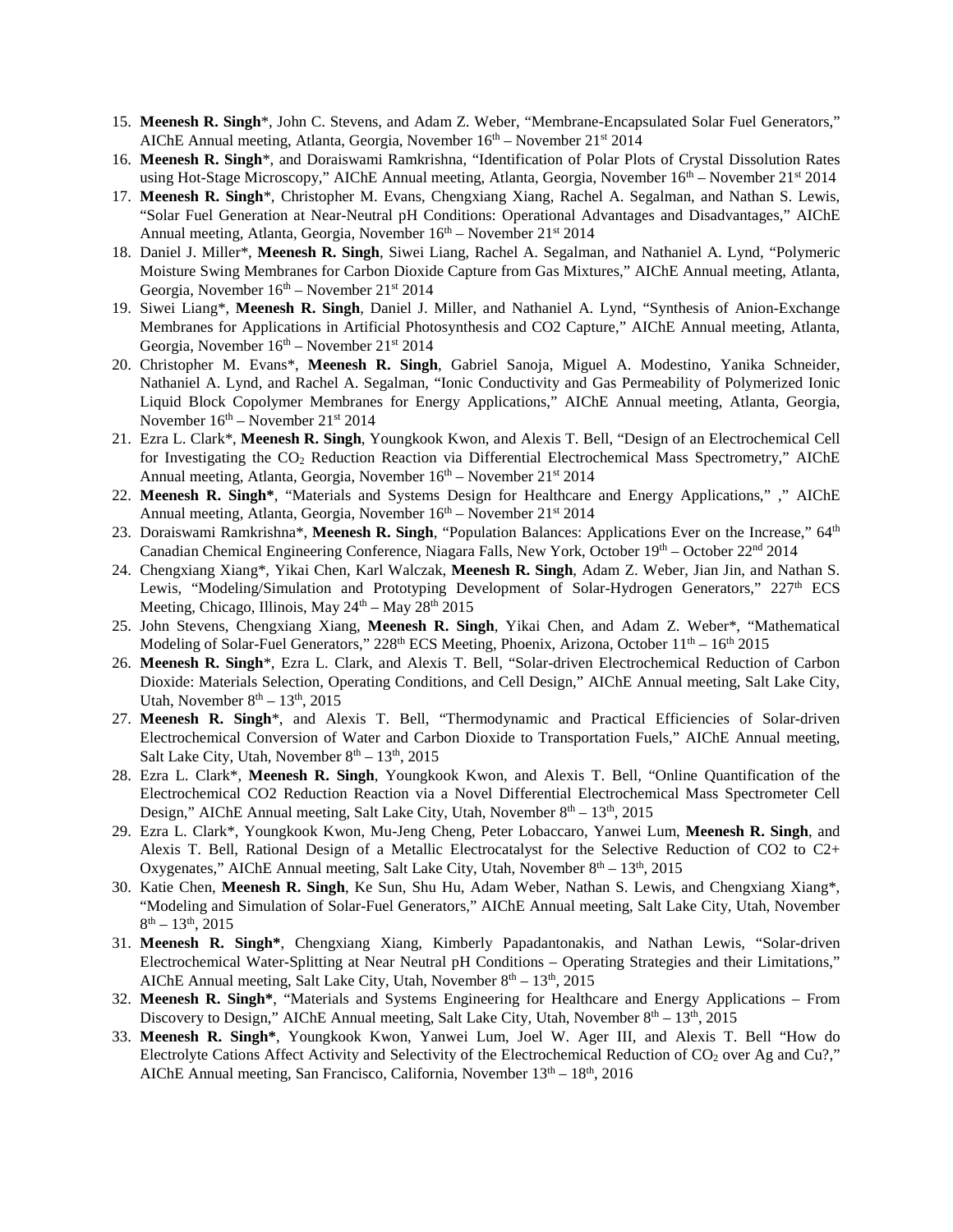- 34. **Meenesh R. Singh\***, Jason D. Goodpaster, Adam Z. Weber, Martin Head-Gordon and Alexis T. Bell "Mechanistic Insights into the Electrochemical Reduction of  $CO<sub>2</sub>$  over Ag using an Integrated Transport-DFT-Microkinetic Model," AIChE Annual meeting, San Francisco, California, November  $13<sup>th</sup> - 18<sup>th</sup>$ , 2016
- 35. **Meenesh R. Singh\***, and Alexis T. Bell "Achievable Alcohol Concentrations and Membrane Requirements for Artificial Photosynthetic System," AIChE Annual meeting, San Francisco, California, November 13<sup>th</sup> – 18<sup>th</sup>, 2016
- 36. Peter Lobaccaro\*, **Meenesh R. Singh**, Ezra L. Clark, Youngkook Kwon, Alexis T. Bell, and Joel W. Ager III, "Effects of Temperature and Gas-Liquid Mass Transfer on the Operation of Small Electrochemical Cells for the Quantitative Evaluation of CO2 Reduction Electrocatalysts," AIChE Annual meeting, San Francisco, California, November  $13^{th} - 18^{th}$ , 2016
- 37. **Meenesh R. Singh\***, Yanwei Lum, Ezra L. Clark, Joel W. Ager III, and Alexis T. Bell, "Optimal Pattern of Bimetallic Electrocatalysts for Efficient Conversion of Water and Carbon Dioxide to Hydrocarbons and Oxygenates," AIChE Annual meeting, San Francisco, California, November  $13<sup>th</sup> - 18<sup>th</sup>$ , 2016
- 38. Anish Dighe\*, and **Meenesh R. Singh**, "Mathematical Modeling and Simulation of Nucleation and Growth of Crystalline Polymorphs," AIChE Midwest Regional Conference, Chicago, Illinois, February  $28<sup>th</sup>$  – March  $1<sup>st</sup>$ , 2017
- 39. Aditya Prajapati\*, and **Meenesh R. Singh**, "Efficiency of Artificial Photosynthetic Devices for Integrated Carbon Capture and Reduction," AIChE Midwest Regional Conference, Chicago, Illinois, February  $28<sup>th</sup>$  – March  $1<sup>st</sup>$ , 2017
- 40. Paria Coliaie\*, and **Meenesh R. Singh**, "Designing a Microfluidic Platform for High-Throughput Screening of Pharmaceutical Polymorphs," AIChE Midwest Regional Conference, Chicago, Illinois, February 28<sup>th</sup> – March 1st, 2017
- 41. James Fell\*, Anish V. Dighe, and **Meenesh R. Singh**, "Multiscale, Multiphysics, Mechanistic Model for Computation of Face-Specific Growth Rates," AIChE Annual meeting, Minneapolis, Minnesota, October 29<sup>th</sup> – November 3rd, 2017
- 42. Emily C. Yolo\*, Aditya Prajapati, and **Meenesh R. Singh**, "Solar-Driven Electrochemical Desalination of Seawater," AIChE Annual meeting, Minneapolis, Minnesota, October  $29<sup>th</sup>$  – November  $3<sup>rd</sup>$ , 2017
- 43. Anish V. Dighe\*, and **Meenesh R. Singh**, "A Multiscale Computational Method for Prediction of Polymorphs," AIChE Annual meeting, Minneapolis, Minnesota, October  $29<sup>th</sup>$  – November  $3<sup>rd</sup>$ , 2017
- 44. Grzegorz Kokoszka\*, Aditya Prajapati, and **Meenesh R. Singh**, "Transport Analysis of an Integrated Artificial Photosynthetic System for Direct Capture and Reduction of  $CO<sub>2</sub>$  from Air," AIChE Annual meeting, Minneapolis, Minnesota, October  $29<sup>th</sup>$  – November  $3<sup>rd</sup>$ , 2017
- 45. Aditya Prajapati, and **Meenesh R. Singh**, "Measurement of Intrinsic Activity of Electrocatalytic Reduction of  $CO<sub>2</sub>$  over Cu," AIChE Annual meeting, Minneapolis, Minnesota, October 29<sup>th</sup> – November 3<sup>rd</sup>, 2017
- 46. Anish V. Dighe\*, and **Meenesh R. Singh**, "Calculation of Free Energy Barriers for Attachment of Molecules during Crystal Growth and Nucleation," AIChE Annual meeting, Minneapolis, Minnesota, October  $29<sup>th</sup>$  – November 3rd, 2017
- 47. Aditya Prajapati, and **Meenesh R. Singh**, "Efficiency Limits of an Integrated Solar-Driven CO2 Capture and Reduction Systems," AIChE Annual meeting, Minneapolis, Minnesota, October  $29^{th}$  – November  $3^{rd}$ , 2017
- 48. Paria Coliaie\*, and **Meenesh R. Singh**, "Multiphysics Modeling and Simulation of Microfluidic Platforms for Screening of Pharmaceutical Polymorphs," AIChE Annual meeting, Minneapolis, Minnesota, October 29<sup>th</sup> – November 3rd, 2017
- 49. Paria Coliaie\*, and **Meenesh R. Singh**, "A Novel Microfluidic Platform for Screening of Pharmaceutical Polymorphs under Hydrodynamically-Controlled Crystallization Conditions," AIChE Annual meeting, Minneapolis, Minnesota, October  $29<sup>th</sup>$  – November  $3<sup>rd</sup>$ , 2017
- 50. Rosanna Granata\*, Aditya Prajapati, and **Meenesh R. Singh**, "Design of a 400 MW Carbon-Neutral, Coal-Fired Power Plant with Integration of Waste Heat and Solar Energy," AIChE Annual meeting, Minneapolis, Minnesota, October  $29<sup>th</sup>$  – November  $3<sup>rd</sup>$ , 2017
- 51. **Meenesh R. Singh\*** and Andreas Linninger, "Mathematical Modeling and Simulation of Magnetophoresis. Application to Drug Delivery Using Magnetic-Field," AIChE Annual meeting, Minneapolis, Minnesota, October  $29<sup>th</sup>$  – November  $3<sup>rd</sup>$ , 2017

**<sup>\*</sup>** Indicates oral presenter of the paper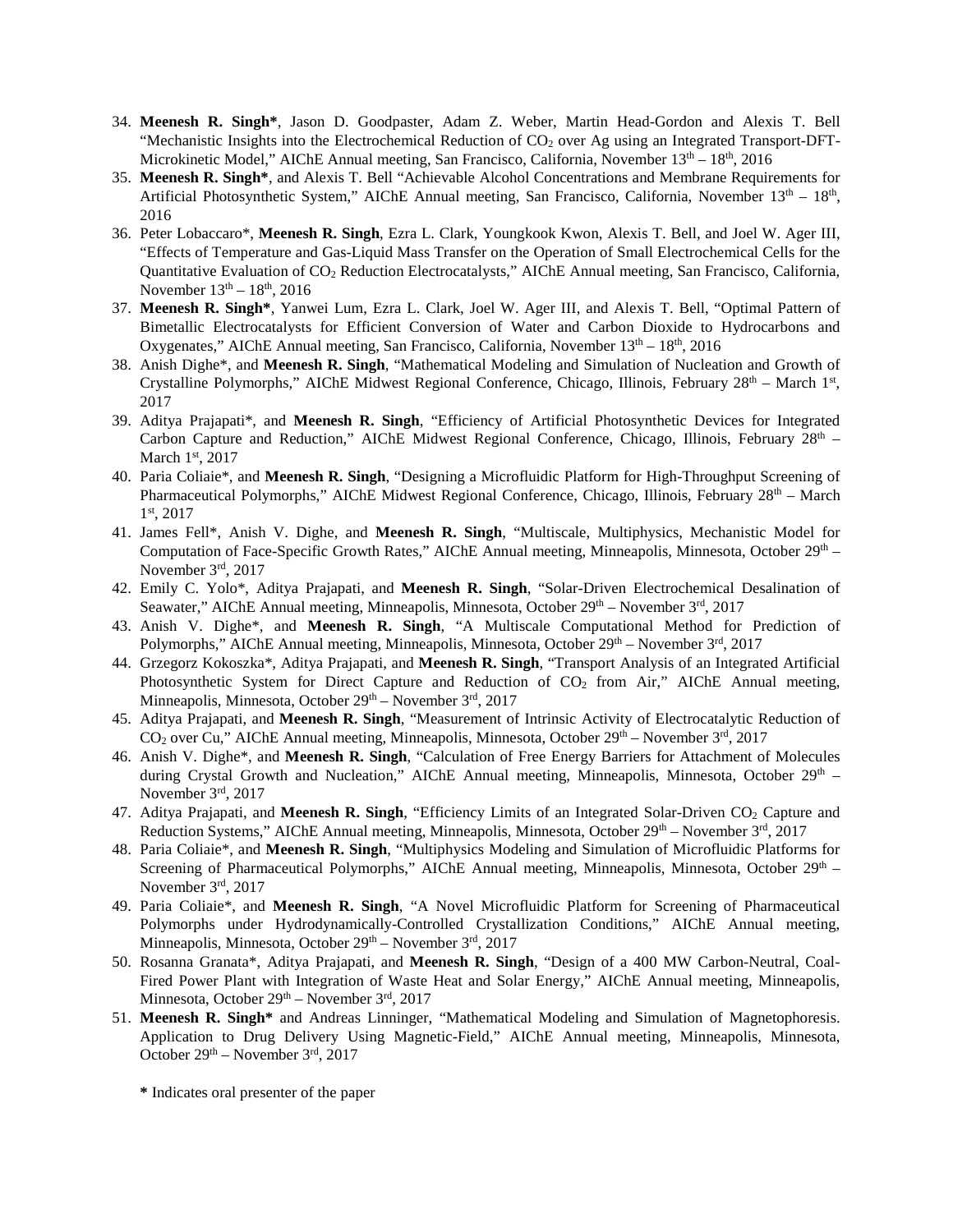# **Invited Talks**

- 1. **Meenesh R. Singh** and Doraiswami Ramkrishna\*, "Towards Control of Crystallization Processes," Global Pharmaceutical R&D, Abbott Laboratories, North Chicago, Illinois, August  $7<sup>th</sup>$ , 2012
- 2. **Meenesh R. Singh\***, "Crystal Morphologies: Targeting, Screening, Control and Measurement," Department of Chemical and Biomolecular Engineering, University of California Berkeley, Berkeley, California, October 25<sup>th</sup>, 2012
- 3. **Meenesh R. Singh\*,** "Screening Crystal Morphologies from Crystal Structure," ACS I&EC Graduate Award Symposia, 2013 (Declined)
- 4. **Meenesh R. Singh\***, "A Journey through Crystal Forests," Faculty Lectureship Award, Purdue University, 2014
- 5. **Meenesh R. Singh\***, "Materials and System Engineering for Energy and Healthcare Applications From Discovery to Design," Department of Chemical Engineering, University of Illinois at Chicago, 2016

**\*** Indicates oral presenter

# **Editorial Duties**

1. Lead Guest Editor, Special Issue: "Electrochemical Reduction of Carbon Dioxide," International Journal of Electrochemistry, 2016

## **Conference Session Organizer**

- 1. Co-Chair, "Modeling and Control of Crystallization," AIChE Annual meeting, Salt Lake City, Utah, November  $8^{th} - 13^{th}$ , 2015
- 2. Co-Chair, "Fundamentals of Hydrogen Production," AIChE Annual meeting, Salt Lake City, Utah, November  $8<sup>th</sup> - 13<sup>th</sup>$ , 2015
- 3. Chair, "Solid Form Selection: Cocrystals, Salts, Solvates, Polymorphs, and Beyond," AIChE Annual meeting, San Francisco, California, November  $13<sup>th</sup> - 18<sup>th</sup>$ , 2016
- 4. Co-Chair, "Electrocatalysis and Photoelectrocatalysis," AIChE Annual meeting, San Francisco, California, November  $13^{th} - 18^{th}$ , 2016
- 5. Chair, "Electrocatalysis and Photoelectrocatalysis," AIChE Annual meeting, Minneapolis, Minnesota, October  $29<sup>th</sup>$  – November  $3<sup>rd</sup>$ , 2017
- 6. Co-Chair, "Rational Design of Catalysts," AIChE Annual meeting, Minneapolis, Minnesota, October 29<sup>th</sup> November 3rd, 2017
- 7. Chair, "Modeling and Control of Crystallization," AIChE Annual meeting, Minneapolis, Minnesota, October  $29<sup>th</sup>$  – November  $3<sup>rd</sup>$ , 2017
- 8. Co-Chair, "Solid Form Selection: Cocrystals, Salts, Solvates, Polymorphs, and Beyond," AIChE Annual meeting, Minneapolis, Minnesota, October  $29<sup>th</sup>$  – November  $3<sup>rd</sup>$ , 2017
- 9. Co-Chair, "Amorphous and Crystalline Particle Engineering in Pharmaceuticals and Other Novel Materials," AIChE Annual meeting, Minneapolis, Minnesota, October  $29<sup>th</sup>$  – November  $3<sup>rd</sup>$ , 2017
- 10. Chair, "Poster Session," AIChE Midwest Regional Conference, Chicago, Illinois, February 28<sup>th</sup> March 1<sup>st</sup>, 2017

# **Software Developed**

- 1. *CrystalShape*: A software to visualize 3D shape of crystals. [https://engineering.purdue.edu/~drops/softwares/CrystalShape.zip](https://engineering.purdue.edu/%7Edrops/softwares/CrystalShape.zip)
- 2. *CrystalTomogram*: A software to construct crystal morphology from tomographic images, [https://engineering.purdue.edu/~drops/softwares/CrystalTomogram.zip](https://engineering.purdue.edu/%7Edrops/softwares/CrystalTomogram.zip)